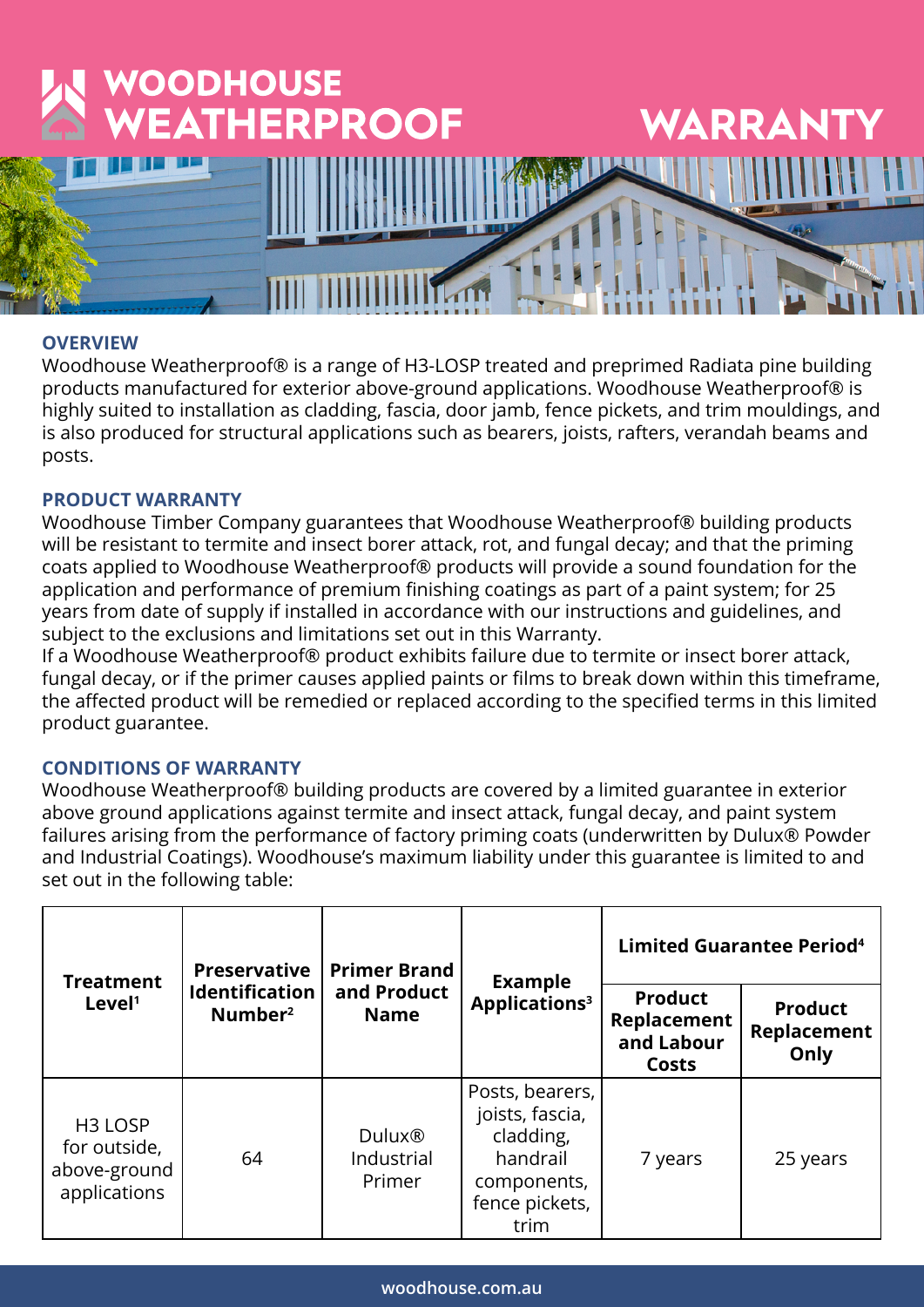# WOODHOUSE<br>WEATHERPROOF

# **WARRANTY**

**THE REAL PROPERTY OF REAL PROPERTY** 

## **Notes:**

1. Australia's treatment level system is based on the identification of Hazard Classes, which are a guide to the severity of biological hazards (termites and decay fungi) that can be expected in different building applications. Under this system, Woodhouse Weatherproof® products are preservative treated to Hazard Class 3 (H3) and can be installed in exterior above ground applications at least 150mm from ground level. Refer to *AS1604.1 – Specification for preservative treatment for more details.* 

2. There are a number of preservative treatments that have been approved for use by the Australian Pesticides and Veterinary Medicines Authority (APVMA) and which are applied totimber products by manufacturers in accordance with *AS1604.1 – Specification for preservative treatment.* Woodhouse Weatherproof® uses only Light Organic Solvent Preservative (LOSP) treatments formulated as preservative code 64 and containing a combination of azole fungicides and organic insecticides as active ingredients. For more information on treatment types and preservative identification numbers, consult *AS1604.1 – Specification for preservative treatment.*

3. The examples provided here are not exhaustive. Consult the National Construction Code, local building regulations, and Woodhouse's portfolio of technical literature if you are unsure of the correct specification for a particular application.

4. The Woodhouse Weatherproof® limited guarantee covers both product replacement and installation costs for seven (7) years from the date of supply as shown on your invoice from the timber merchant. After this period has elapsed, the limited guarantee covers product replacement only until the end of the 25 year guarantee period. See exclusions and limitations below for more information.

## **EXCLUSIONS AND LIMITATIONS**

To the maximum extent permitted at law, this limited guarantee specifically limits and/ or excludes claims, costs or damages against Woodhouse Timber Company as follows:

• Damage to or degradation of Woodhouse Weatherproof® products due to any cause other than termite and insect attack, fungal decay, or failure of priming coats, such as – weathering; corrosion; bleaching; staining caused by mould fungi; flaking, blistering, or peeling of topcoats (except where caused by defects in the Weatherproof® primer system); mechanical wear and tear; and breakage due to impact or fire, and any other cause outside the reasonable control of Woodhouse, or the action or inaction of any person or entity other than Dulux.

• Damage to or degradation of Woodhouse Weatherproof® products caused by installation into applications for which they are not designed or are not suitable, such as – inground contact; or applications that subject the product to undue mechanical stress or extreme environmental conditions.

• Damage to or degradation of Woodhouse Weatherproof® products due to poor installation methods, and inadequate and irregular maintenance schedules that: (1) allow dirt and other organic material to accumulate on the surface of the product; or (2) that permit the deterioration of sealants and coatings so that moisture can penetrate the paint system or timber substrate.

• Any inherent physical properties or qualities of wood itself such as strength, general appearance, knots and other imperfections, wane, checking, splits, shrinkage, swelling, warping, and twisting.

• Any minor or aesthetic damage that does not significantly affect the structural or functional capacity of the Woodhouse Weatherproof® product.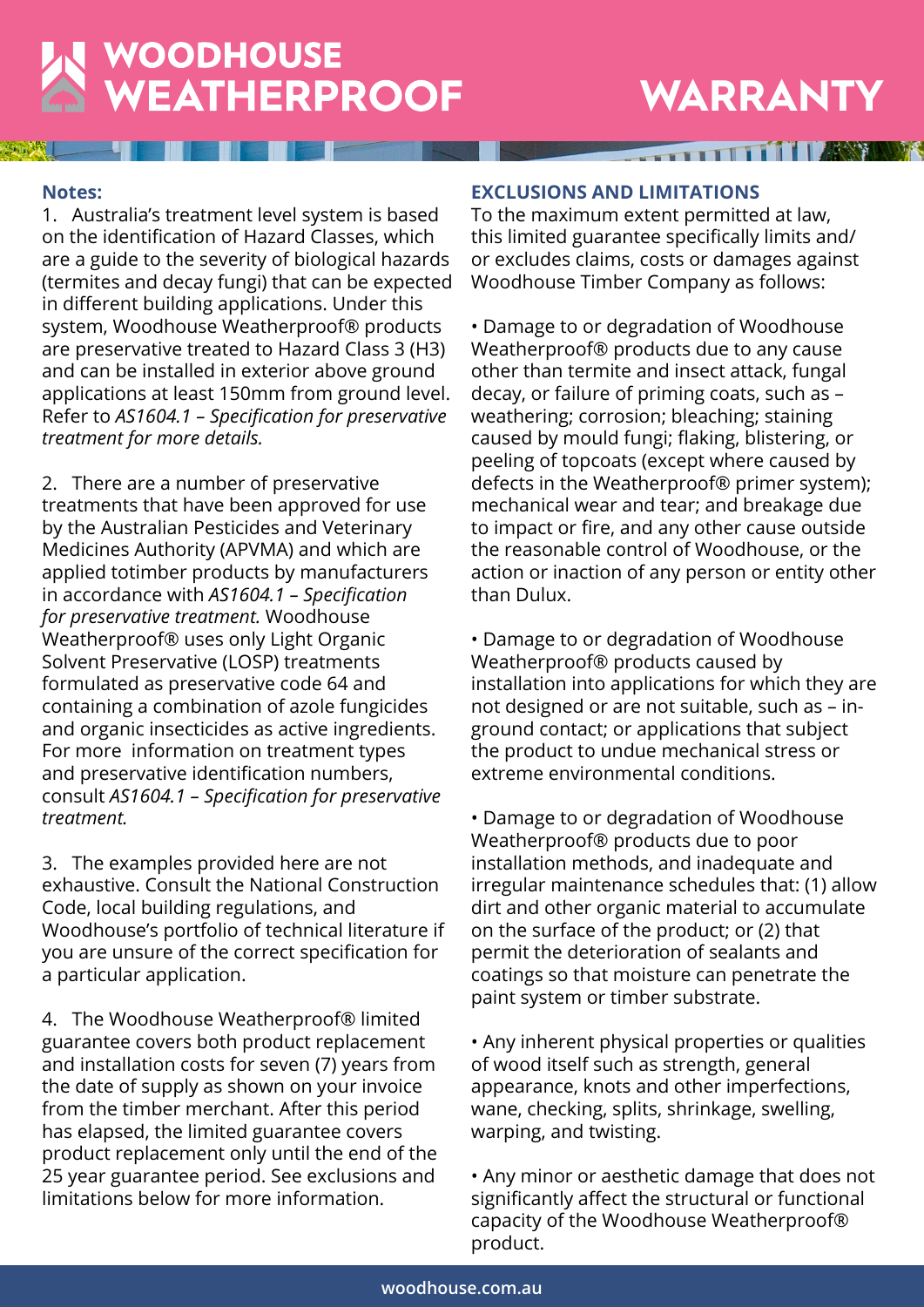

# **WARRANTY**

**THEFT IT IS AND** 

• Any Woodhouse Weatherproof® products that are rip sawn, re-dressed, or have the original dimensions significantly altered in any way (except where the product is cut to length, drilled for fixings, or notched as required for fitting).

*Note that it is a requirement of this guarantee that all end cuts, notches, rebates, and drill holes be resealed with an in-can preservative primer such as Tanalised® Enseal Clear Timber Preservative AND reprimed prior to installation to prevent moisture ingress into the timber substrate.*

• Any Woodhouse Weatherproof® products that have been drilled to accommodate and which allow the passage of wire balustrading through any part of the timber substrate.

• Any Woodhouse Weatherproof® products that are used in any structural application in a manner inconsistent with the National Construction Code and relevant Australian Standards, or in contravention of local building regulations and standards.

• Any Woodhouse Weatherproof® products that are removed from their original installation and reused at a new location.

• All other costs, damages, injury compensation, or consequential losses (including, but not limited to, loss of profit, loss of use of plant or facility, loss of opportunity, loss of goodwill or special or punitive damages) to other property, the purchaser, or any other party howsoever caused as a result of using the products (except where such liabilities cannot be excluded or limited by law).

# **RESEALING CUTS, HOLES AND NOTCHES**

You must use an APVMA registered in-can timber preservative such as Tanalised® Enseal Clear Timber Preservative for resealing of all surfaces and freshly exposed faces resulting from: (1) cutting to length; (2) notching or checking; (3) rebating; (4) bevelling; (5)

profiling; and (6) drilling. Failure to do so may void this guarantee.

#### **PAINTING REQUIREMENTS**

Woodhouse Weatherproof® is factory primed with Dulux® Industrial Primer during the manufacturing process, and should be finished on site with a minimum of two coats of a premium topcoat to a tradesman-like standard. *We recommend Dulux® Weathershield® for best results across the entire range of Weatherproof® building products.* 

The application of dark colours – in particular, paints that demonstrate a light reflective value (LRV) of less than 45 – will void this warranty as these finishes absorb – instead of reflecting – solar radiation, and can cause resin bleed and premature failure of the paint system. Further exclusions and limitations relating to the performance of Woodhouse Weatherproof® primer as part of a paint system include:

• Damage to or degradation of the paint system – including paints or coatings selected by the end user – that is not caused by the Dulux® Industrial Primer applied to the Woodhouse Weatherproof® building product.

• Damage to or degradation of the paint system where selected topcoats have not been applied in accordance with the manufacturer's instructions, including failure to meet guidelines for number of coats, coverage rates, and required film thickness.

• Paint system failures caused by inadequate preparation of the Woodhouse Weatherproof® product for topcoating, particularly where sources of contamination – including dust, dirt, and oily residues – have not been removed prior to the application of films and coatings.

• Paint system failures where the Woodhouse Weatherproof® building product has been installed and exposed to sunlight for three (3) months without the application of finishing coats.